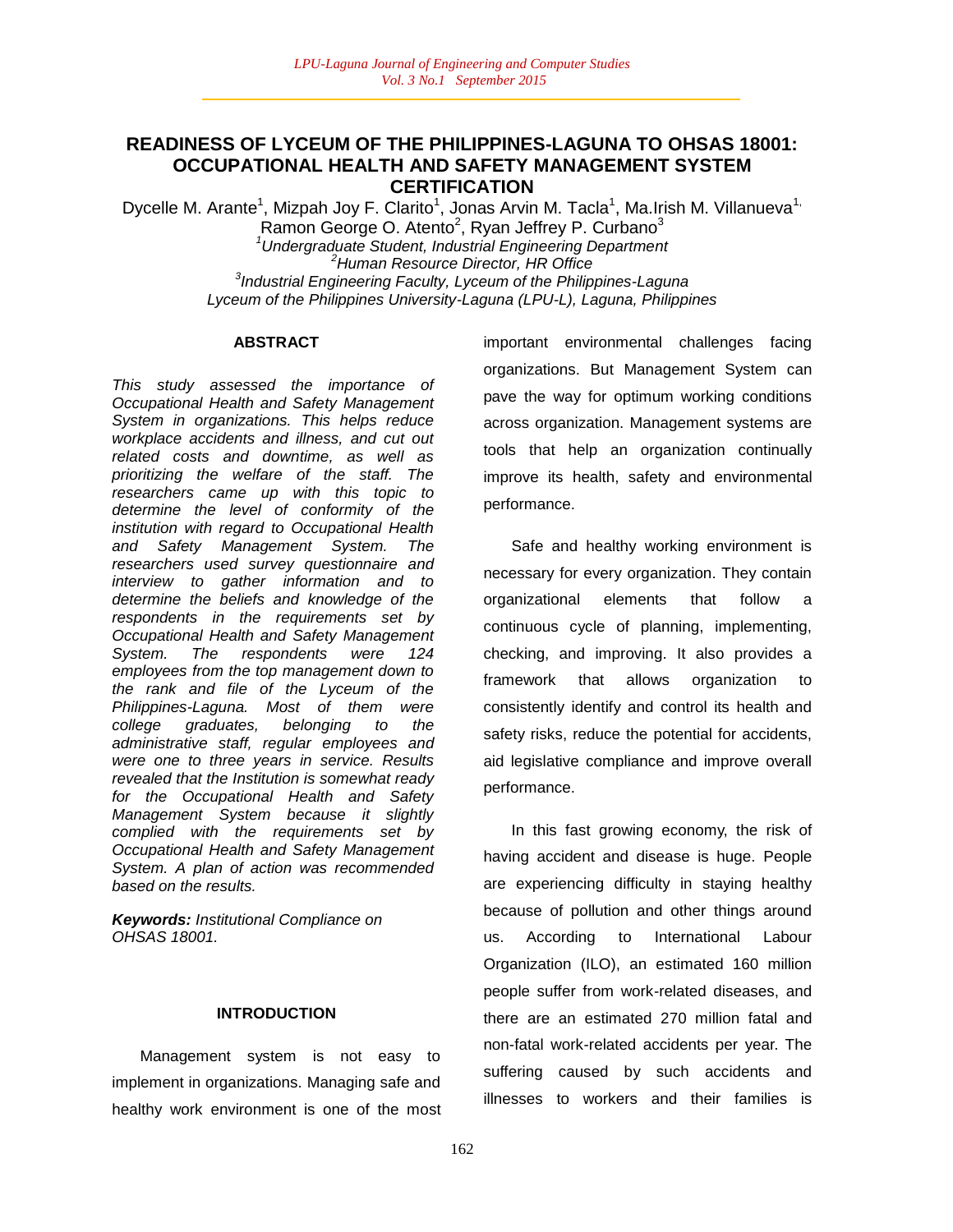incalculable. In economic terms, the ILO has estimated that 4% of the world's annual Gross Domestic Product (GDP) is lost as a consequence of occupational diseases and accidents. Employers face expensive early retirements, loss of skilled staff, absenteeism, and high insurance premiums due to workrelated accidents and diseases. In 1980"s, World Health Organization and International Labour Organization defined towards a comprehensive approach in occupational health where the protection and promotion of workers" health are pursued together with the maintenance and promotion of their working capacity, with a special emphasis on the establishment and maintenance of a safe and healthy working environment for all. There is much room for discussion as to the manner in which occupational health is actually implemented. The expression occupational health practice is currently used to cover the whole spectrum of activities undertaken by employers, workers and their organizations, designers and architects, manufacturers and suppliers, legislators and parliamentarians, labour and health inspectors, work analysts and work organization specialists, standardization organizations, universities and research institutions to protect health and to promote occupational safety and health. (Coppée, 2011)

Significantly, having a safe environment is the first thing that companies and organizations should prioritize so that they could produce a quality product. Occupational Health and Safety Management System protects the members of the company, family, employers, customers and other people within and those affected by the workplace environment. It is their duty to ensure the wellness of their employees.

The Lyceum of the Philippines - Laguna (Formerly Lyceum Institute of Technology) was incorporated on January 18, 2000. With Dr. Sotero H. Laurel, Chairman of Lyceum of the Philippines University and concurrently Chairman of Lyceum of Batangas; Mr. Feliciano L. Torres, President of Yazaki-Torres Manufacturing, Inc.; Atty. Roberto P. Laurel, President of Lyceum of the Philippines University; Mrs. Sarah Laurel-Lopez, Vice President/Treasurer of the Lyceum of the Philippines University; Mr. Peter P. Laurel, President of Lyceum of Batangas as incorporators, plans for LPL began to unfold. Lyceum of the Philippines - Laguna, an institution of higher learning, inspired by the ideals of Philippine President Jose P. Laurel, is committed to the advancement of his philosophy and values: "Veritas et Fortitudo" (truth and fortitude) and "Pro Deo et Patria" (for God and Country), as cited in the institution's webpage www.lpl.edu.ph..

The researchers have conceptualized in determining the readiness of Lyceum of the Philippines Laguna in Occupational Health and Safety Management System Certification. According to Mr. Ramon George Atento, Human Resource Director, the institution has the plan of applying for the OHSAS certification. This research study is own initiative of the researchers because it will be of great help to know the level of conformity of the organization with regard to occupational health and safety so that it can give the management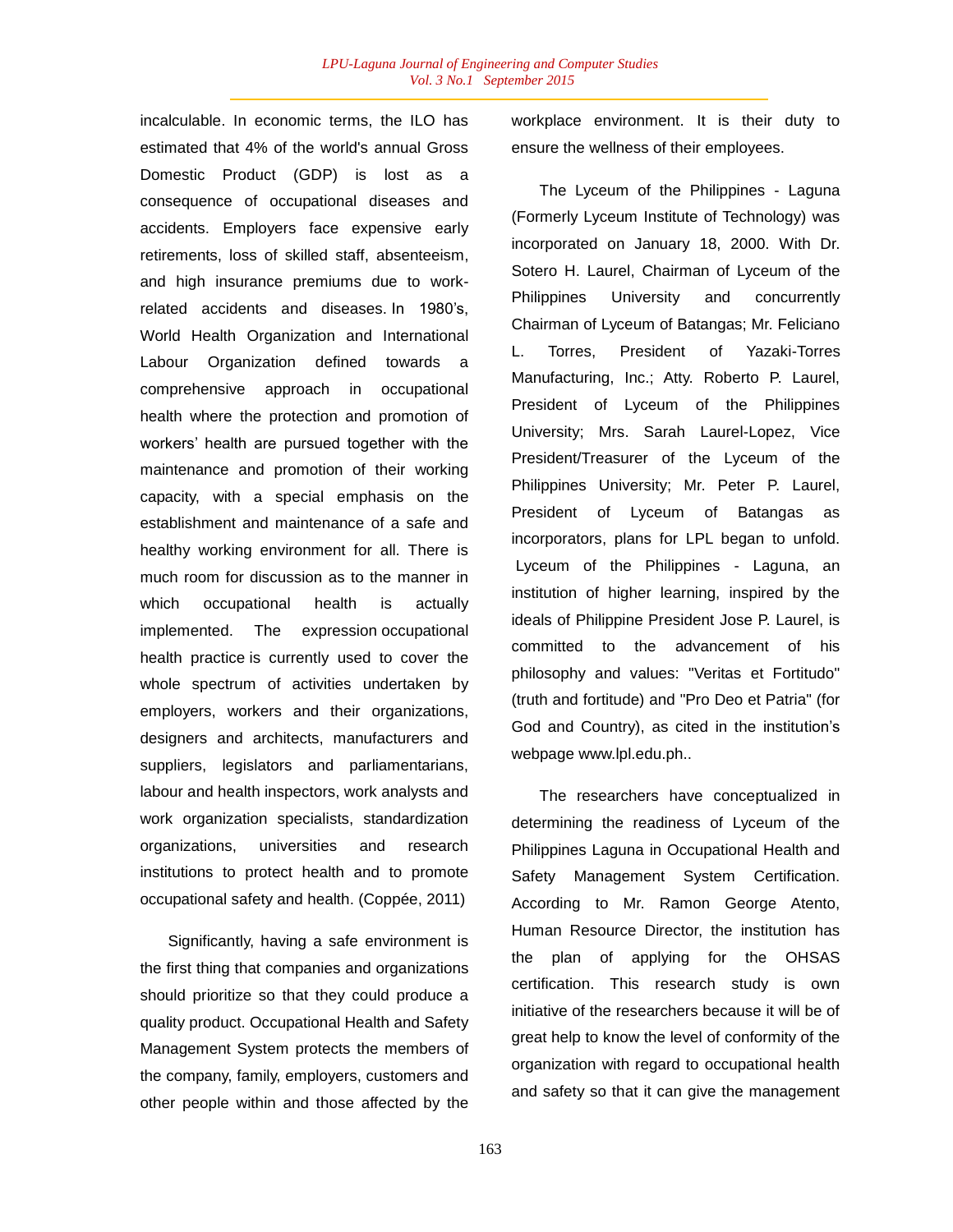an idea of what proactive measures they needed to establish to comply with the standards and legal requirements.

## *Objectives of the Study*

The study intended to present information concerning the readiness of Lyceum of the Philippines-Laguna in Occupational Health and Safety Management System.

Specifically, the study aimed:

- 1. To determine the demographic profile of respondents in terms of:
	- 1.1.Educational Attainment;
	- 1.2.Department;
	- 1.3.Position in the Organization;
	- 1.4.Status of Employment; and,
	- 1.5. Length of Service.
- 2. To determine respondents' level of agreement to the requirements and standards set by Occupational Health and Safety Management System in terms of:
	- 2.1. Institution Commitment and Policy;
	- 2.2.Planning;
	- 2.3. Implementation and Operation;
	- 2.4.Checking;
	- 2.5.Audit; and,
	- 2.6. Management Review?
- 3. To recommend plan of actions based on the findings of the study.

## **METHODOLOGY**

## **Theoretical Framework**



## **Figure 1 Occupational Health and Safety Management Cycle**

# (Source: International Labour Organization,

## 2001)

Figure 1 show the management cycle of the Occupational Health and Safety (OHS). It consists of five different operations that recur regularly and usually lead back to the starting point namely policy, organizing, planning and implementation, evaluation and action for improvement. On the first operation which is policy, worker participation as well as management commitment and responsibility is highly needed. The full participation of workers in any OSH programmes designed for their benefit will not only ensure the efficacy of such measures, but will also make it possible to sustain an acceptable level of safety and health at a reasonable cost. Total commitment on the part of management in making safety and health a priority is essential to a successful OSH programme in the workplace. It is only when management plays a positive role that workers view such programmes as a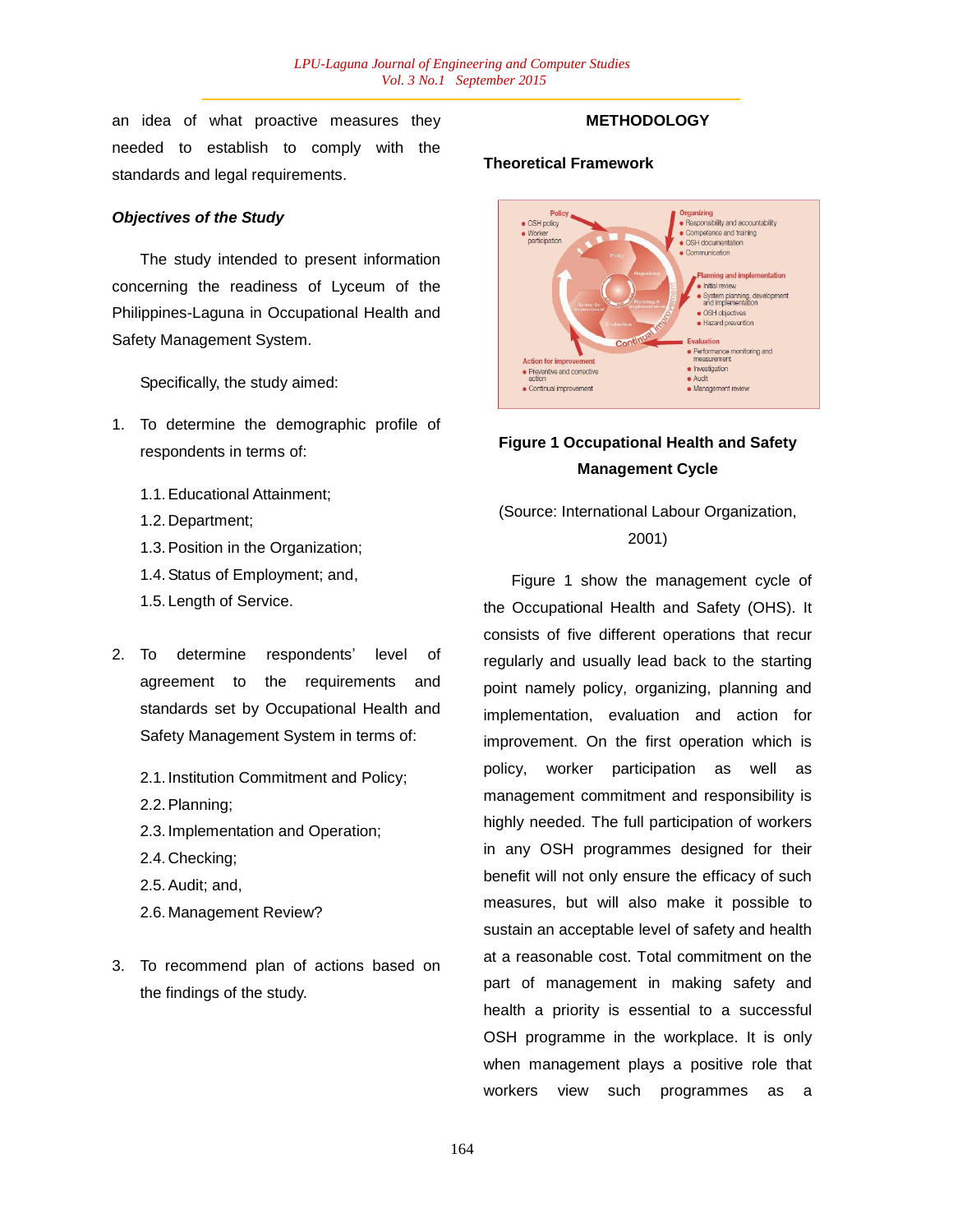worthwhile and sustainable exercise. The boardroom has the influence, power and resources to take initiatives and to set the pattern for a safe and healthy working environment.

The process of organizing and running an OSH system requires substantial capital investment. To manage safety and health efficiently, adequate financial resources must be allocated within business units as part of overall running costs. The continuous integration of improvements into the work process is vital, but it is possible only if everyone involved is properly trained. Training is an essential element in maintaining a healthy and safe workplace and has been an integral component of OSH management for many years. The primary role of training in occupational safety and health is to promote action. It must, therefore, stimulate awareness, impart knowledge and help recipients to adapt to their own roles.

Planning and developmental activities are need to be undertaken both initially, in setting up the occupational safety and health management system, and thereafter,[ in its periodic revision and modification. Systems and procedures should be thought through logically, beginning with identification of where injury or ill health can occur, and moving on to the institution of measures that will make these outcomes less likely. Management should put in place organizational arrangements that are adapted to the size of the undertaking and the nature of its activities. Such arrangements

should include the preparation of work procedures.

Evaluating the performance of the workers performing the Occupational Health and Safety program can be done simply by Monitoring and Measuring their compliance with the program. Incident investigations will beconducted when an accident occurs. Audits should examine everything carefully and verify all the preventive measures to obtain the corrective and preventive actions feedback to the planning process. For every deficiency found after evaluation, direct corrective measure is recommended to be taken immediately. The management review section is divided in two points of review, which are: (1) Management review process and (2) Management review outcomes and follow-up. A management review of OSHMS should be conducted at least once every year to ensure that proper actions are taken following evaluation and that improvements are continuously done, as well. The complete cycle is then repeated resulting in on-going continual improvements in occupational health and safety.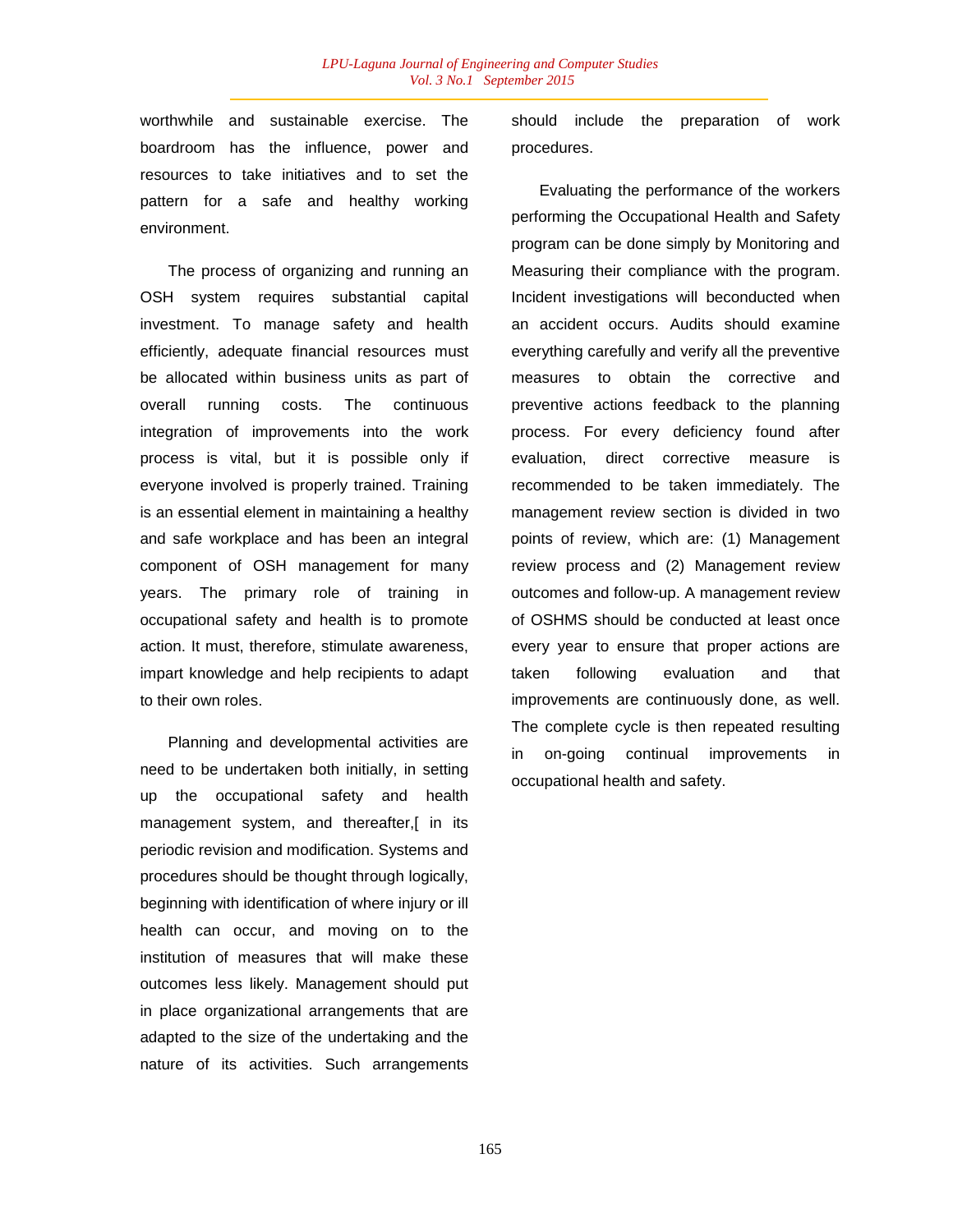## *Conceptual Framework*



The figure shows the input-process-output (IPO) which shows the proposed action plan based on the requirements set by Occupational Health and Safety Management System. This includes the sequence of procedure from the beginning up to the end of the study. The input includes the respondent"s demographic profile. For the researchers to process input, they will gather and collect data using the survey questionnaires. The researchers will tabulate all the gathered data from the questionnaires and analyze how the respondents rate the level of agreement in the requirements and standards set by Occupational Health and Safety Management System. The researchers will then interpret the results. After the interpretations of the results, a recommendation or plan of proactive measures will be proposed by the researchers based on the results.

## *Research Methodology*

The researchers used the descriptive research design in determining the readiness of Lyceum of the Philippines-Laguna in Occupational Health and Safety Management System Certification.The study was a descriptive research because it involves gathering data that describe events and then organizes, tabulates, depicts, and describes the data collection. It frequently uses illustration such as graphs and charts to aid the reader in understanding the data gathered.

## *Sample Size*

A Sample size of 124 respondents, which is equally distributed to every department are used, it was determined using the Slovin"s formula.

#### *Sampling Design and Technique*

The study used stratified sampling, where the entire target population are divided into groups per department. This ensures that the researcher has adequate amount of subjects from each class in the final sample.

#### *The Subject*

The respondents of the study are the administrative and support staff both regular and contractual as well as the faculty members with summer load in Lyceum of the Philippines-Laguna.

#### *Research Instrument*

The researchers used the survey questionnaire and interview as a material to gather information regarding the knowledge of employees working in Lyceum of the Philippines-Laguna in Occupational Health and Safety Management System.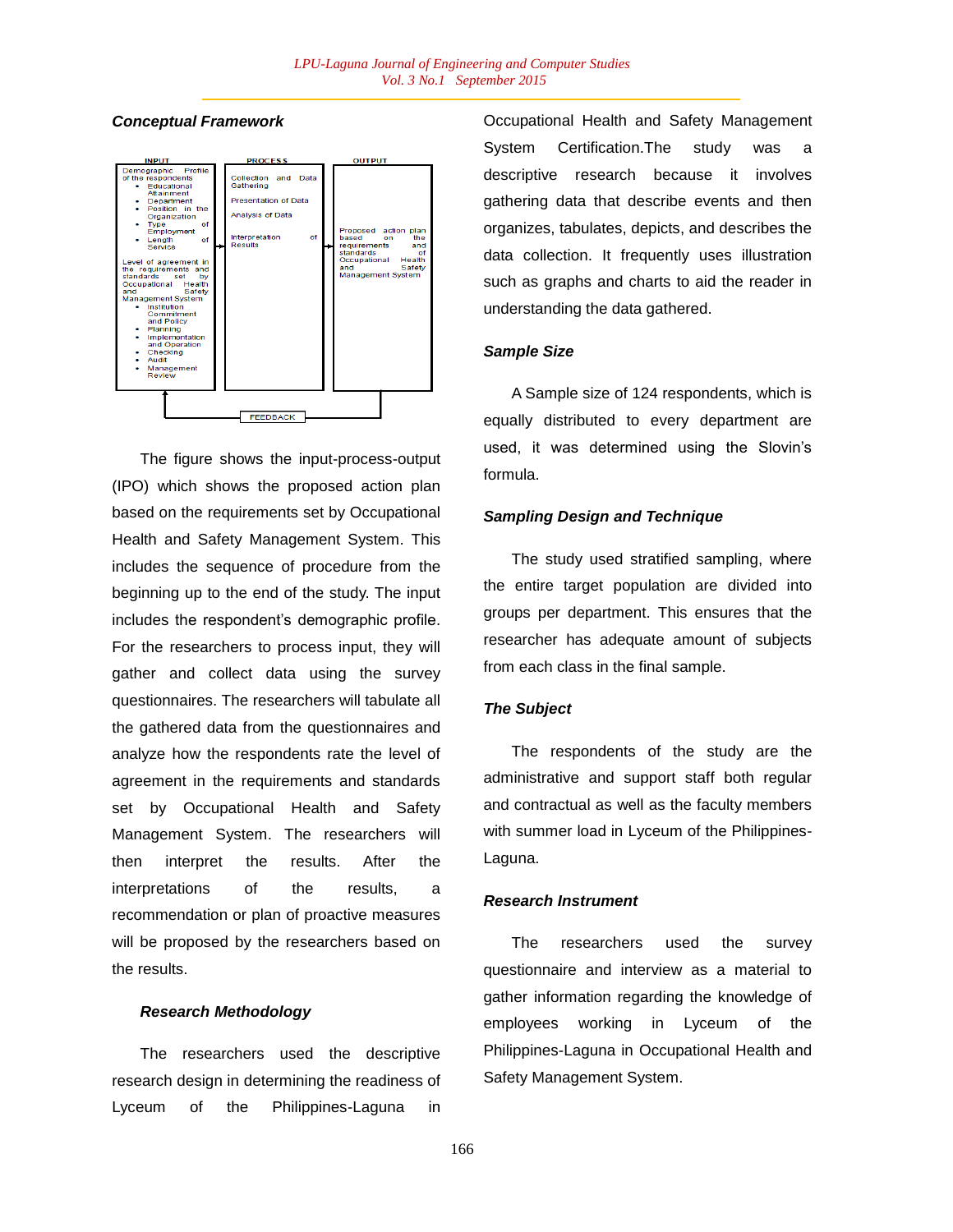The questionnaire is divided into two parts. The first part of the questionnaire is the demographic profile of the respondent. This part includes the name, educational attainment, department, position in the organization, status of employment and years in the service of the respondent.

The second part is the respondents' level of agreement on how institution complies within the requirements set by the Occupational Health and Safety Management System in terms of: Institution Commitment and Policy, Planning, Implementation and Operation, Checking, Audit, and Management Review. The researchers used Likert scale in identifying the level of agreement.

The information determines the knowledge and perception of the respondents in this research study.

| Rate | Range         | Verbal                      | Interpretation of        |
|------|---------------|-----------------------------|--------------------------|
|      |               | Interpretation              | <b>Results</b>           |
| 4    | $3.50 - 4.00$ | Strongly<br>Agree           | Compliance               |
| 3    | 2.50-3.49     | Agree                       | Slight<br>Compliance     |
| 2    | 1.50-2.49     | <b>Disagree</b>             | Slight<br>Non-compliance |
|      | 1.00-1.49     | Strongly<br><b>Disagree</b> | Non-compliance           |

## *Validation of Research Instrument*

The survey questionnaire is adapted from the British Standards Institution in UK and certain other countries throughout the world. It does not require any validation since it is standard. The researchers still consulted to Dr. Merlita Medallon, Director of Research Office and Engr. Rionel Caldo, research coordinator for the College of Engineering to determine if the Likert Scale that is used by the researchers to gather information is sufficient enough to address the statement of the problem of the research study. The research instrument is also presented to the researchers' adviser, Mr. Ramon George Atento and to the subject instructor, Engr. Ryan Jeffrey Curbano for the final checking.

## *Data Gathering Procedure*

From the time that the instrument is validated and the data that is used is considered reliable, the researchers gave letter to the Research Office and to the Executive Office to allow them to conduct the study within the school. As soon as the letter is approved, the researchers distributed the questionnaire.

## *Data Processing Method*

The researchers manually sort the data gathered from the respondents as soon as the questionnaires has been retrieved. The data is tabulated and organized using Microsoft Office Excel. The researchers analyze the level of agreement of the respondents on Occupational Health and Safety Management standards that was tested on the Readiness of Lyceum of the Philippines Laguna in Occupational Health and Safety Management System Certification.

To analyze it further, it runs, under the use of statistical approach which is the Statistical Packages and Social Sciences (SPSS) with the helped of statistician, Dr. Merlita Medallon. The researchers then interpreted the obtained results.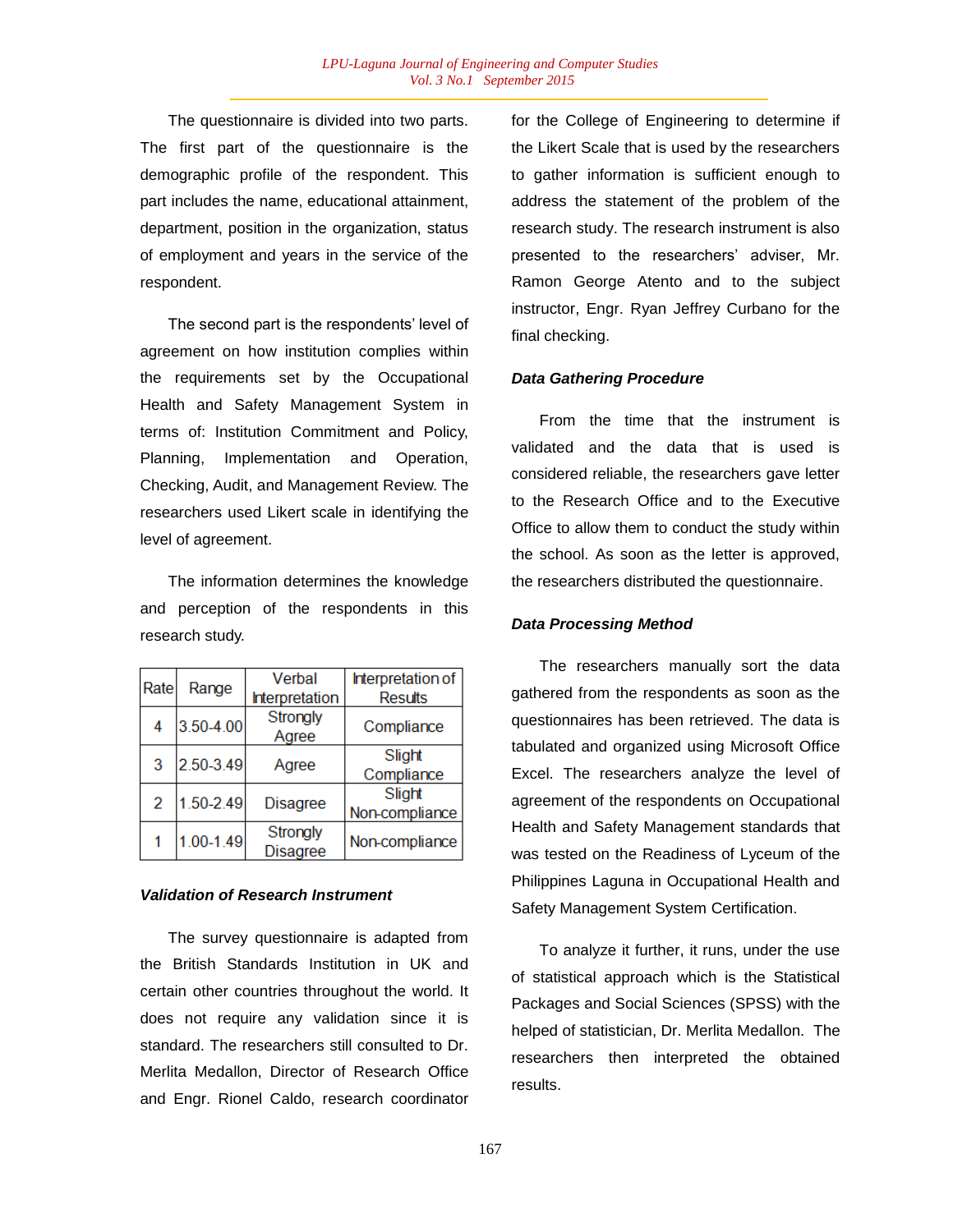## *Statistical Treatment*

1. Percentage Formula is used to determine the percentage profile of the respondents. The formula is written as:

$$
\% = \frac{f}{N} \times 100
$$

Where:

- % =Percentage
- $F = F$ requency
- $N =$  Number of Respondents
- 2. Weighted mean is used to determine the respondents" level of agreement on the different standards set by Occupational Health and Safety Management System. The formula is written as:

$$
\bar{\mathbf{x}}_{\mathbf{w}} = \frac{\sum \mathbf{f} \mathbf{w}}{\mathbf{N}}
$$

Where:

 $X_w$  =weighted mean

f=frequency

W= weight of each item

N= total number of respondents

## **PRESENTATION AND ANALYSIS OF DATA**

## *Educational Attainment*



Majority (65.32%) of the respondents were college graduate. Those respondents who are high school graduates and with master's degree are both 13.71% and only 7.26% of the respondents finished doctorate degree.

## *Position in Organization*



Most of the respondents (65.32%) are part of the administrative staff. 22.58% are faculty members and 12.10% are part of the middle management. There is no respondent from the top management due to their unavailability.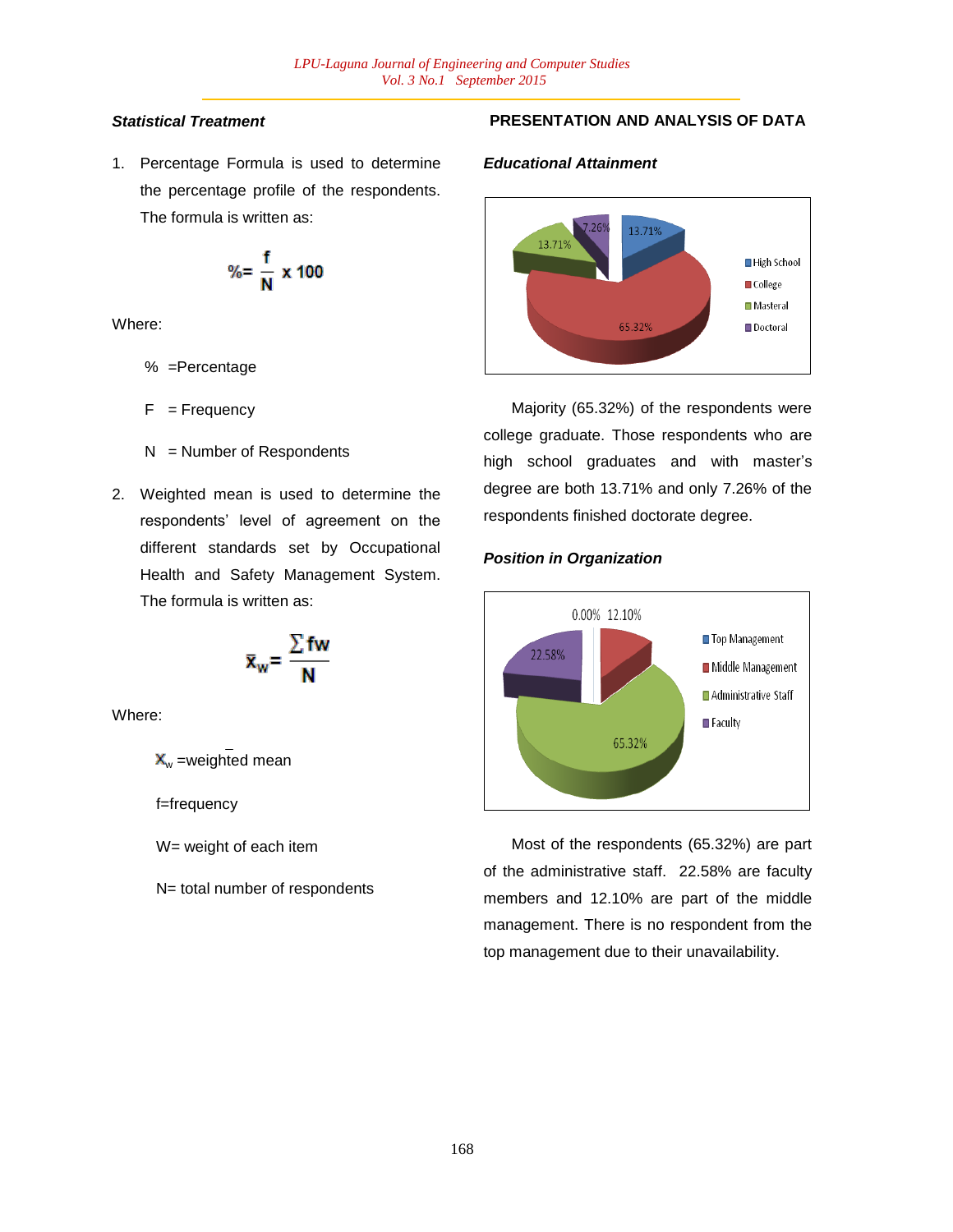## *Department/Office*



Majority of the respondents are from the maintenance department with the total of 15 respondents, while the other department has ranges of 1-9 respondents.

*Status of Employment*

## 20.16% Regular Contractual ■Full Time 54.03% Part Time 23.39%

Majority of the respondents (54.03%) are regular employees, while 23.39% of the respondents are contractual employees, which has a sample size of 96 employees. 20.16% are Full-time faculty members and 2.42% are part-time faculty members, which has a sample size of 28 faculty members.





63.71% of the respondents have been in the organization for one to three years, 12.10% are in the organization for 4-6 years and 10.48% has been in service for 7-10 years. Respondents who are in service for more than 10 years both got a percentage of 7.26%. Those respondents who work for less than a year is 6.45%.This just shows that the majority of the respondents are knowledgeable enough on the system of the organization.

## **a) In terms of Institution Commitment and Policy**

| <b>Institution Commitment and Policy</b>                                                                                                                                      | Weighted<br>Mean | Verbal Interpretation |
|-------------------------------------------------------------------------------------------------------------------------------------------------------------------------------|------------------|-----------------------|
| 1 The organization has a published OH&S<br>policy that has been communicated to all<br>personnel working in the organization                                                  | 2.88             | Slight Compliance     |
| 2 The organization does recognize the need<br>to achieve a high level of OH&S performance<br>with compliance to legal requirements.                                           | 2.94             | Slight Compliance     |
| 3 The organization does commit itself to<br>implement the published OH&S policy and<br>consider it as a prime responsibility with top<br>management down to lower management. | 2.9              | Slight Compliance     |
| 4 It does recognize the need to gain the<br>commitment of employees to the policy by<br>encouraging their active participation.                                               | 2.96             | Slight Compliance     |
| 5 It does commit itself to periodically<br>reviewing the policy and management system<br>and to carry out audits to verify compliance<br>with the policy                      | 2.9              | Slight Compliance     |
| 6 The organization ensures that employees<br>receive appropriate training and<br>are<br>competent to carry out their duties and<br>responsibilities                           | 2.96             | Slight Compliance     |
| <b>GRAND WEIGHTED MEAN</b>                                                                                                                                                    | 2.92             | Slight Compliance     |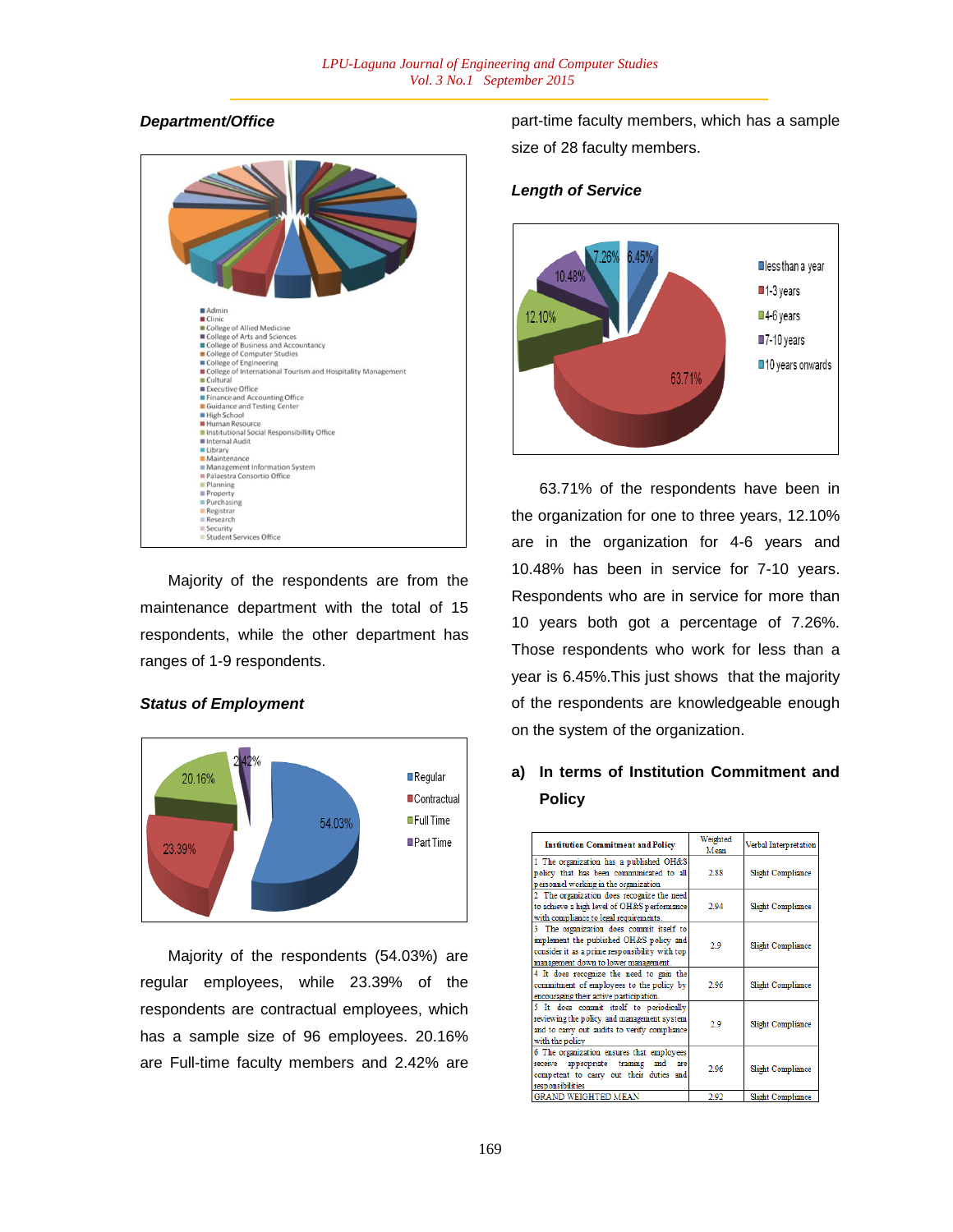All statements are slightly complying on OHSAS requirements based on the perception of the respondents. All statements garner a weighted mean having a range of 2.88-2.96 that gives a grand weighted mean of 2.92 verbally interpreted as "slight compliance."

#### **b) In terms of Planning**

| Planning                                                                                                                     | Weighted<br>Mean | Verbal Interpretation |
|------------------------------------------------------------------------------------------------------------------------------|------------------|-----------------------|
| 1 A risk control action plan is in place to<br>deal with those unacceptable risks.                                           | 2.85             | Slight Compliance     |
| 2 Legal and other requirements which<br>apply to all activities are identified and<br>there is relevant documentation.       | 2.9              | Slight Compliance     |
| 3 There is an overall plans and objectives<br>for achieving OH&S policy.                                                     | 2.83             | Slight Compliance     |
| 4 There are sufficient knowledge, skills<br>and experience available to manage OH&S<br>issues effectively.                   | 2.81             | Slight Compliance     |
| 5 Operational plans for implementing risk<br>control, legal and other requirements are in<br>place.                          | 2.89             | Slight Compliance     |
| 6<br>Arrangements are in place<br>for<br>implementing, monitoring and reviewing<br>corrective and preventive actions if any. | 2.93             | Slight Compliance     |
| <b>GRAND WEIGHTED MEAN</b>                                                                                                   | 2.87             | Slight Compliance     |

All statements slightly complied based on the perception of the chosen respondents. . All statements garner a weighted mean having a range of 2.81-2.93 that gives a grand weighted mean of 2.87 verbally interpreted as "slight compliance."

## **c) In terms of Implementation and Operation**

| <b>Implementation and Operation</b>                                                                                                                                    | Weighted<br>Mean | <b>Verhal</b><br><b>Interpretation</b> |
|------------------------------------------------------------------------------------------------------------------------------------------------------------------------|------------------|----------------------------------------|
| 1 A top manager is allocated with full responsibility<br>for OH&S throughout the organization                                                                          | 2.94             | Slight compliance                      |
| 2 There is clear responsibility, delegation and<br>accountability in the management structure                                                                          | 2.9              | Slight compliance                      |
| 3 All personnel working for, or on behalf of, the<br>organization are aware of their<br>individual<br><b>responsibilities</b>                                          | 3.01             | Slight compliance                      |
| 4 All personnel working for, or on behalf of, the<br>organization are aware of their responsibility to<br>others who may be affected by the activities they<br>control | 2.99             | Slight compliance                      |
| 5 All personnel working for, or on behalf of, the<br>organization are aware of the consequences of their<br>action or inaction                                         | 3.06             | Slight compliance                      |
| 6 A training, awareness and competence assessment<br>programme is in place for personnel working under its<br>control                                                  | 2.9              | Slight compliance                      |
| system for effective, open two-way<br>7.<br>A<br>communication of OH&S information is in place                                                                         | 2.92             | Slight compliance                      |
| 8 An adequate documentation system is in place                                                                                                                         | 2.87             | Slight compliance                      |
| 9 A system is in place for ensuring documents are<br>kept up to date and relevant                                                                                      | 2.86             | Slight compliance                      |
| 10 Contingency plans are in place for emergencies                                                                                                                      | 2.89             | Slight compliance                      |
| <b>GRAND WEIGHTED MEAN</b>                                                                                                                                             | 2.93             | Slight compliance                      |

All of the statements that fall under the Implementation and Operation slightly complied based on the perception of the chosen respondents. All statements garner a weighted mean having a range of 2.86-3.06 that gives a grand weighted mean of 2.93 verbally interpreted as "slight compliance

## **d) In terms of Checking**

| Checking                                                                                                                                    | Weighted<br>Mean | <b>Verbal</b><br>Interpretation |
|---------------------------------------------------------------------------------------------------------------------------------------------|------------------|---------------------------------|
| 1.<br>OH&S performance and the effectiveness of<br>controls is routinely measured                                                           | 2.86             | Slight Compliance               |
| 2 Proactive measures are used                                                                                                               | 2.84             | Slight Compliance               |
| 3 Reactive measures are used                                                                                                                | 2.85             | Slight Compliance               |
| 4 Monitoring OH&S performance to ensure policy.<br>objectives and targets are being met is taking place                                     | 2.83             | Slight Compliance               |
| 5 Where performance is not meeting criteria, the<br>root causes are identified and appropriate corrective<br>and preventive action is taken | 2.9              | Slight Compliance               |
| 6 Evaluation of institution against legal and other<br>requirements is undertaken periodically                                              | 2.85             | Slight Compliance               |
| 7 Records of compliance against legal and other<br>requirements are being kept and maintained                                               | 2.92             | Slight Compliance               |
| 8 There is a procedure for reporting, investigating<br>and correcting any health and safety incidents                                       | 2.89             | Slight Compliance               |
| <b>GRAND WEIGHTED MEAN</b>                                                                                                                  | 2.87             | Slight Compliance               |

All of the statements that fall under Checking slightly complied based on the perception of the chosen respondents. All statements garner a weighted mean having a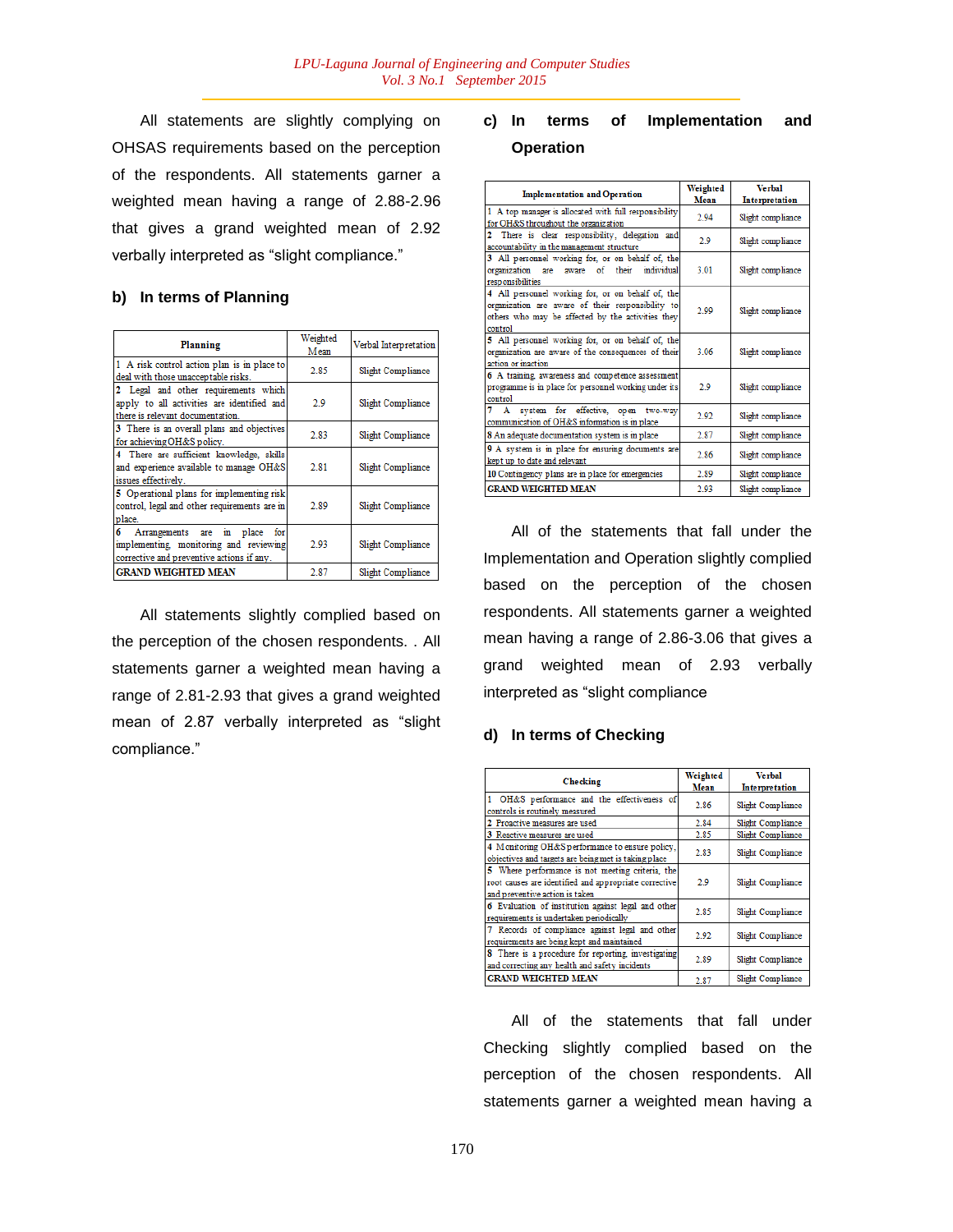range of 2.83-2.92 that gives a grand weighted mean of 2.87 verbally interpreted as "slight compliance."

#### **e) In terms of Audit**

| Audit                                                                                         | Weighted<br>Mean | <b>Verbal</b><br>Interpretation |
|-----------------------------------------------------------------------------------------------|------------------|---------------------------------|
| Programmed audits of the OH&S Management<br>System are taking place                           | 2.85             | Slight Compliance               |
| 2 Staff conducting audits are independent from the<br>activity being audited                  | 2.86             | Slight Compliance               |
| 3 Audits identify strengths and weaknesses in the<br>OH&S Management System                   | 2.79             | Slight Compliance               |
| 4 Audits verify that the organization is achieving its<br>OH&S performance targets            | 2.82             | Slight Compliance               |
| 5 Audit results are communicated to all relevant<br>personnel and basis for corrective action | 2.86             | Slight Compliance               |
| <b>GRAND WEIGHTED MEAN</b>                                                                    | 2.84             | Slight Compliance               |

All statements garner a weighted mean having a range of 2.79-2.86 that gives a grand weighted mean of 2.84 verbally interpreted as "slight compliance".

## **f) In terms of Management Review**

| <b>Management Review</b>                                                                                                                   | Weighted<br>Mean | <b>Verbal</b><br>Interpretation |
|--------------------------------------------------------------------------------------------------------------------------------------------|------------------|---------------------------------|
| 1 Programmed reviews of the OH&S Management<br>System are taking place                                                                     | 2.84             | Slight Compliance               |
| 2 The review considers the overall performance of<br>the OH&S Management System                                                            | 2.83             | Slight Compliance               |
| 3 The review considers the performance of the<br>individual elements of the System                                                         | 2.88             | Slight Compliance               |
| 4 The review is forward-looking, adopting a<br>proactive approach towards improving the OH&S<br>Management System and business performance | 2.9              | Slight Compliance               |
| 5 The review identifies decisions and actions<br>relevant to changes to OH&S performance, policy<br>and objectives                         | 2.9              | Slight Compliance               |
| <b>GRAND WEIGHTED MEAN</b>                                                                                                                 | 2.87             | Slight Compliance               |

All of the statements that fall under the Management Review slightly complied based on the perception of the chosen respondents. All statements garner a weighted mean having a range of 2.83-2.90 that gives a grand weighted mean of 2.87 verbally interpreted as "slight compliance."

## **CONCLUSIONS**

- a. Majority of the respondents' demographic profile in terms of educational attainment, position in organization, status of employment, department, and length of service are college graduate, administrative staff, regular, maintenance and 1 to 3 years in service respectively. Based on the results, the respondents are knowledgeable and experienced enough on how the organization manage the system. The researchers then can say that the data gathered from the respondents are reliable enough to make the research feasible.
- b. Based on the findings, the researchers conclude that Lyceum of the Philippines-Laguna is somewhat ready, in case 18001 Occupational Health and Safety Management will be implemented.
- c. Since the system slightly complied with the program, based on the results, the researchers concluded that Lyceum of the Philippines-Laguna just need to develop further their system, so it will fully comply with the standard requirements of Occupational Health and Safety Management.

## **RECOMMENDATIONS**

1. The researchers recommend that policy of the institution must develop, improve, enhance and boost its scheme in terms of health and safety of employees and other individual inside the university.